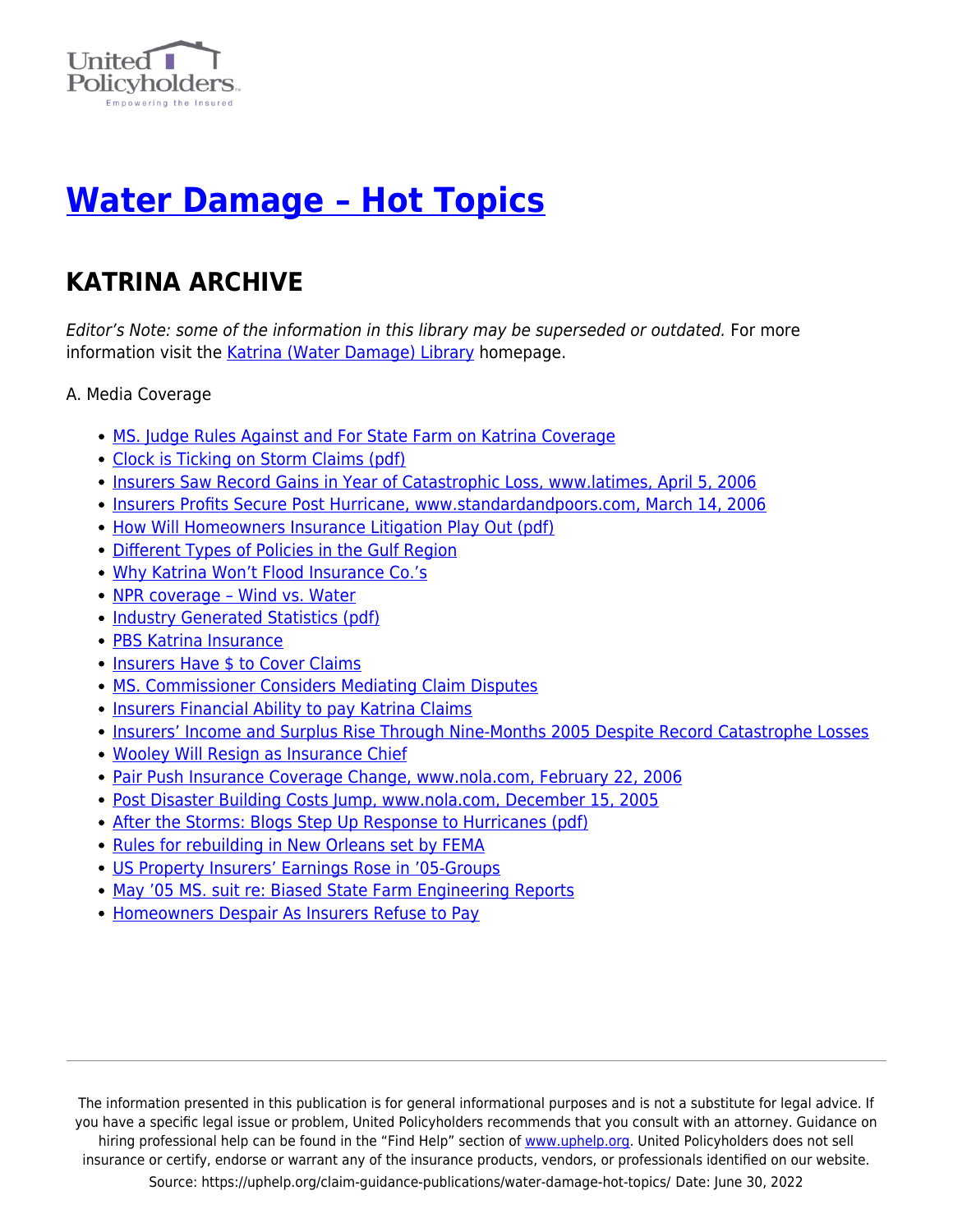

- [Lott Says Insurers May Be Saddling U.S. With Hurricane Claims, Bloomberg, June 27, 2006](https://www.uphelp.org/sites/default/files/disaster/katrina_articles/katrina_saddling.html)[LRA may](https://www.uphelp.org/sites/default/files/disaster/katrina_articles/katrina_LRA.html) [take over insurance claims, www.nola.com, July 15, 2006](https://www.uphelp.org/sites/default/files/disaster/katrina_articles/katrina_LRA.html)
- [Louisiana Supreme Court Upholds Suit Extension but Policyholders Need Still Beware](https://www.uphelp.org/sites/default/files/articles/article_LACourt.html)
- [Storm Passes, but Insurance Worries Stay, New York Times, Aug 30, 2006](https://www.uphelp.org/sites/default/files/disaster/katrina_articles/katrina_StormPasses.html)
- [Commentary on First Katrina Insurance Case by Prof. Adam Scales, FindLaw, Aug. 18, 2006](https://www.uphelp.org/sites/default/files/disaster/katrina_articles/katrina_Coverage.html)
- [Reeling from disaster or reeling in the profits, Market Watch, Oct. 17, 2006](https://www.uphelp.org/sites/default/files/disaster/katrina_articles/katrina_Reeling.html)
- [20/20 Webcast: Katrina Fraud, abc News](http://abcnews.go.com/Video/playerIndex?id=2357235%20)
- [Up Against the Seawall \(pdf\)](https://uphelp.org/wp-content/uploads/2020/10/UpAgainstSeawall.pdf)
- [Earnings for Insurers Are Soaring](https://www.uphelp.org/sites/default/files/disaster/katrina_articles/katrina_EarningsSoaring.html)
- [Miss. Congressman Calls for Federal Probe into Insurers' Katrina Practices, gulflive.com, Jan. 10,](https://www.uphelp.org/sites/default/files/disaster/katrina_articles/katrina_MSFederalProbe.html) [2007](https://www.uphelp.org/sites/default/files/disaster/katrina_articles/katrina_MSFederalProbe.html)
- [Lawsuit in Miss. stands in contrast to La., www.nola.com, Jan, 30, 2007](https://www.uphelp.org/sites/default/files/disaster/katrina_articles/katrina_LawsuitContrast.html)
- [Protesting Allstate's Sugar Bowl Advertising](https://www.uphelp.org/sites/default/files/disaster/katrina_articles/katrina_SugarBowl.html)
- [Lawsuit in Miss. stands in contrast to La., www.nola.com, Jan. 30, 2007](https://www.uphelp.org/sites/default/files/disaster/katrina_articles/katrina_NeighboringStates.html)
- [Duval decision in consolidated Katrina insurance/canal breach litigation](https://uphelp.org/wp-content/uploads/2020/10/Duval_decision.pdf)
- UP pressure leads to Allstate Order to reinstate LA policies
	- [UP calls on Allstate to Restore Policies](https://www.uphelp.org/sites/default/files/disaster/katrina_articles/katrina_AllstateProbe.html)
	- [Allstate Ordered to Restore Policies](https://www.uphelp.org/sites/default/files/disaster/katrina_articles/katrina_AllstateRestore.html)
- [UP aids Gov't agency investigating Katrina claim abuses, www.claimsmag.com](https://www.uphelp.org/sites/default/files/disaster/katrina_articles/katrina_SenatorHelps.html)
- [State Farm Seeks to Bar Judge From Cases, bizyahoo.com, Feb. 23, 2007](https://www.uphelp.org/sites/default/files/disaster/katrina_articles/katrina_BarJudge.html)
- [Attorneys who won punitive damages verdict settle State Farm cases, sunherald.com, July 6, 2007](https://www.uphelp.org/sites/default/files/disaster/katrina_articles/katrina_StateFarmSettles.html)
- [Judge won't bow out of State Farm case, www.businessweek.com, Feb. 28, 2007](https://www.uphelp.org/sites/default/files/disaster/katrina_articles/katrina_JudgeBow.html)
- [Senter will not disqualify clerk](https://www.uphelp.org/sites/default/files/disaster/katrina_articles/katrina_SenterDisqualify.html)
- [Judge Senter opinion denying class cert for "slab" cases in MS \(pdf\)](https://uphelp.org/wp-content/uploads/2020/10/Guice.pdf)
- [Katrina victims' lawyers withdraw from proposal](https://www.uphelp.org/sites/default/files/disaster/katrina_articles/katrina_LawyerWithdraw.html)
- [Class-Action Status Is Denied to Katrina Suits in Mississippi, www.nytimes.com, March 23, 2007](https://www.uphelp.org/sites/default/files/disaster/katrina_articles/katrina_StatusDenied.html)
- [Allstate Ordered to Pay \\$2.06 Million in Katrina Case, www.bloomberg.com, April 17, 2007](https://www.uphelp.org/sites/default/files/disaster/katrina_articles/katrina_AllstateOrdered.html)
- [The Allstate Corporation at Merrill Lynch Insurance Investor Conference Final,](https://www.uphelp.org/sites/default/files/disaster/katrina_articles/katrina_AllstateML.html) [www.insurancenewsnet.com](https://www.uphelp.org/sites/default/files/disaster/katrina_articles/katrina_AllstateML.html)
- [State Farm starts notifying policyholders of Katrina agreement, www.sunherald.com, April 12, 2007](https://www.uphelp.org/sites/default/files/disaster/katrina_articles/katrina_StateFarmPolicy.html)

B. Statistics

The information presented in this publication is for general informational purposes and is not a substitute for legal advice. If you have a specific legal issue or problem, United Policyholders recommends that you consult with an attorney. Guidance on hiring professional help can be found in the "Find Help" section of [www.uphelp.org.](http://www.uphelp.org/) United Policyholders does not sell insurance or certify, endorse or warrant any of the insurance products, vendors, or professionals identified on our website. Source: https://uphelp.org/claim-guidance-publications/water-damage-hot-topics/ Date: June 30, 2022